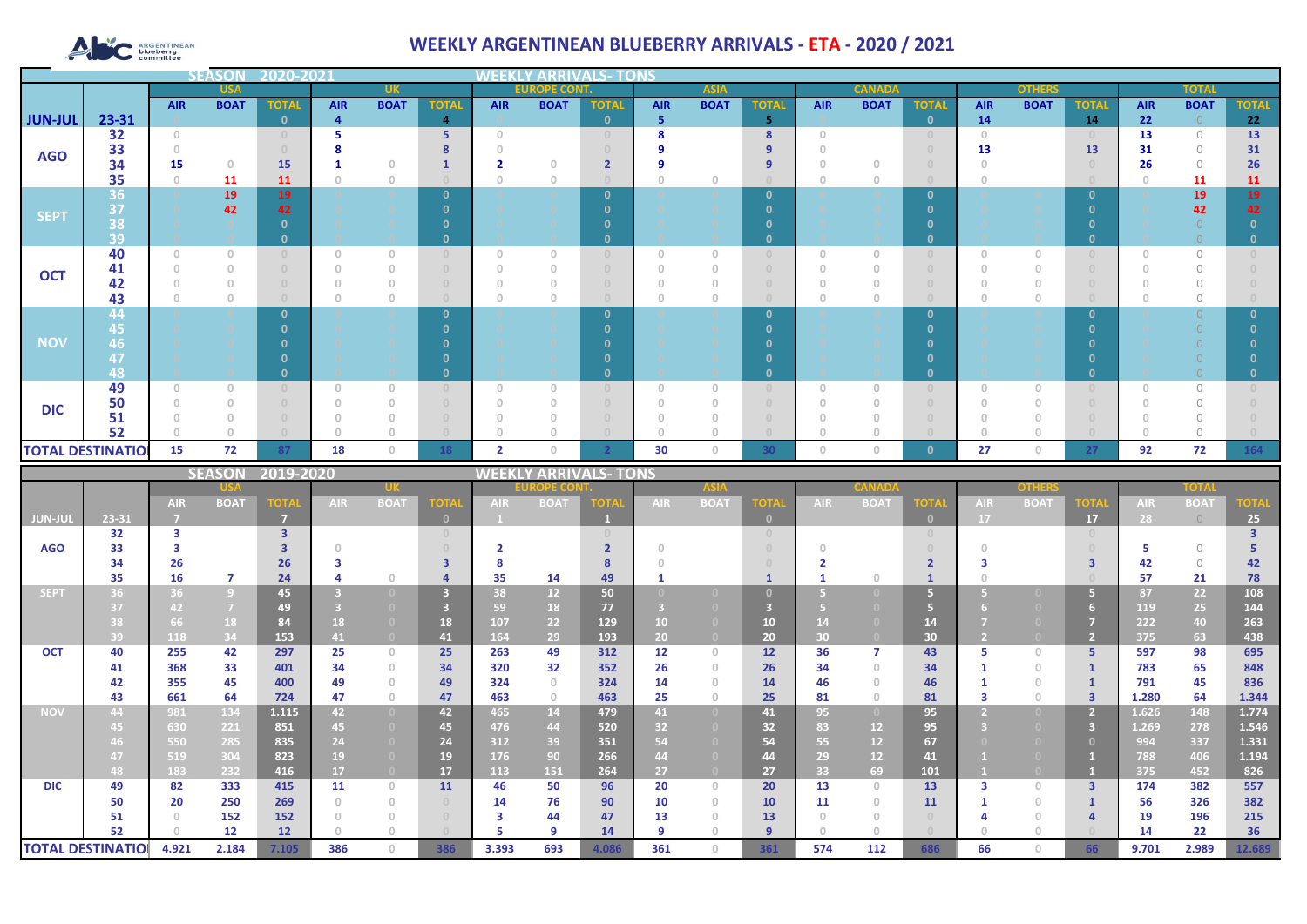### **WEEKLY ARGENTINEAN BLUEBERRY ARRIVALS - ETA - 2020 / 2021 - ALL DESTINATIONS**



**WEEKLY ARGENTINEAN BLUEBERRY ARRIVALS - ETA - 2020 / 2021 - U.S.A.**

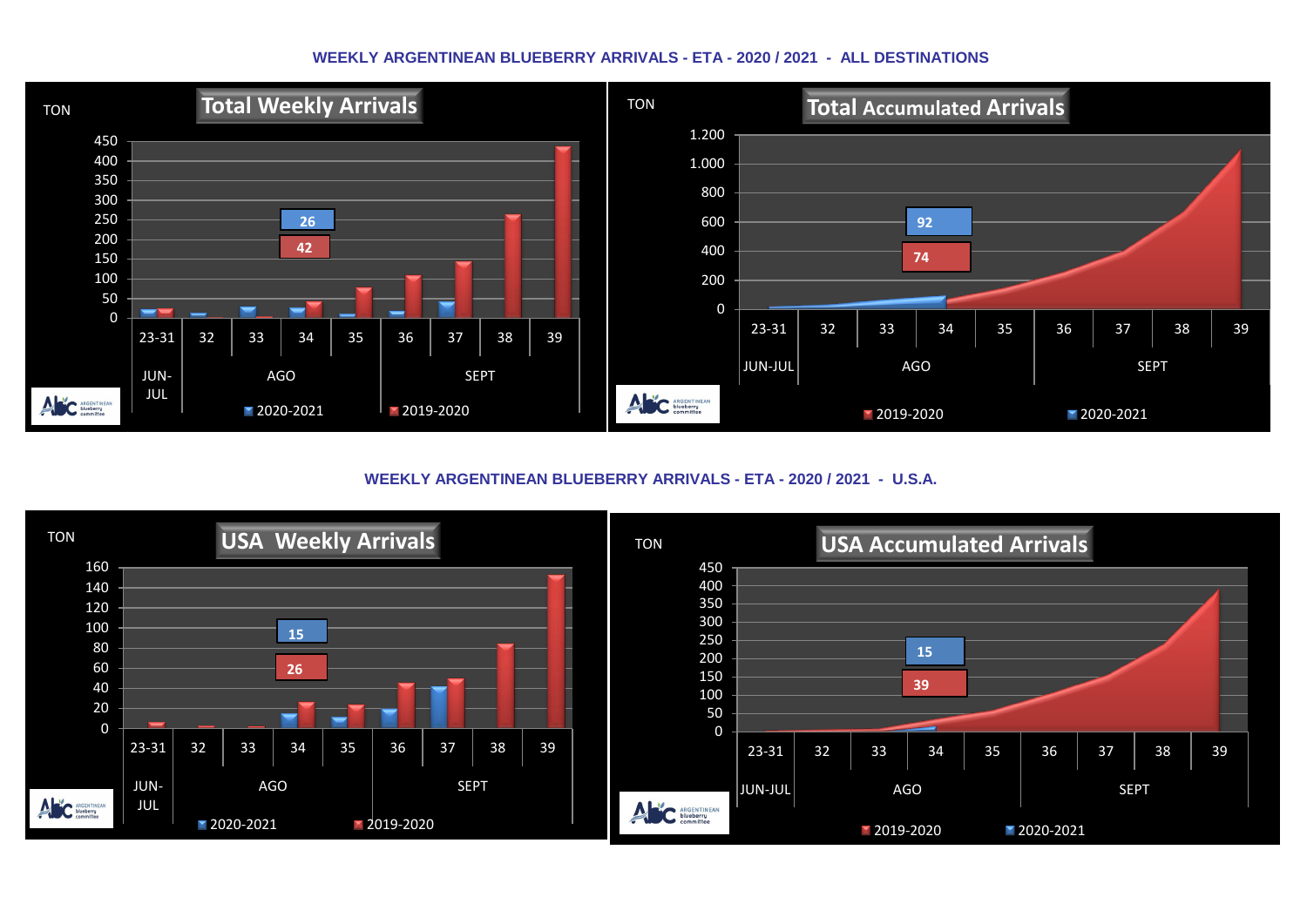### **WEEKLY ARGENTINEAN BLUEBERRY ARRIVALS - ETA - 2020 / 2021 - UK**



**WEEKLY ARGENTINEAN BLUEBERRY ARRIVALS - ETA - 2020 / 2021 - CONTINENTAL EUROPE**